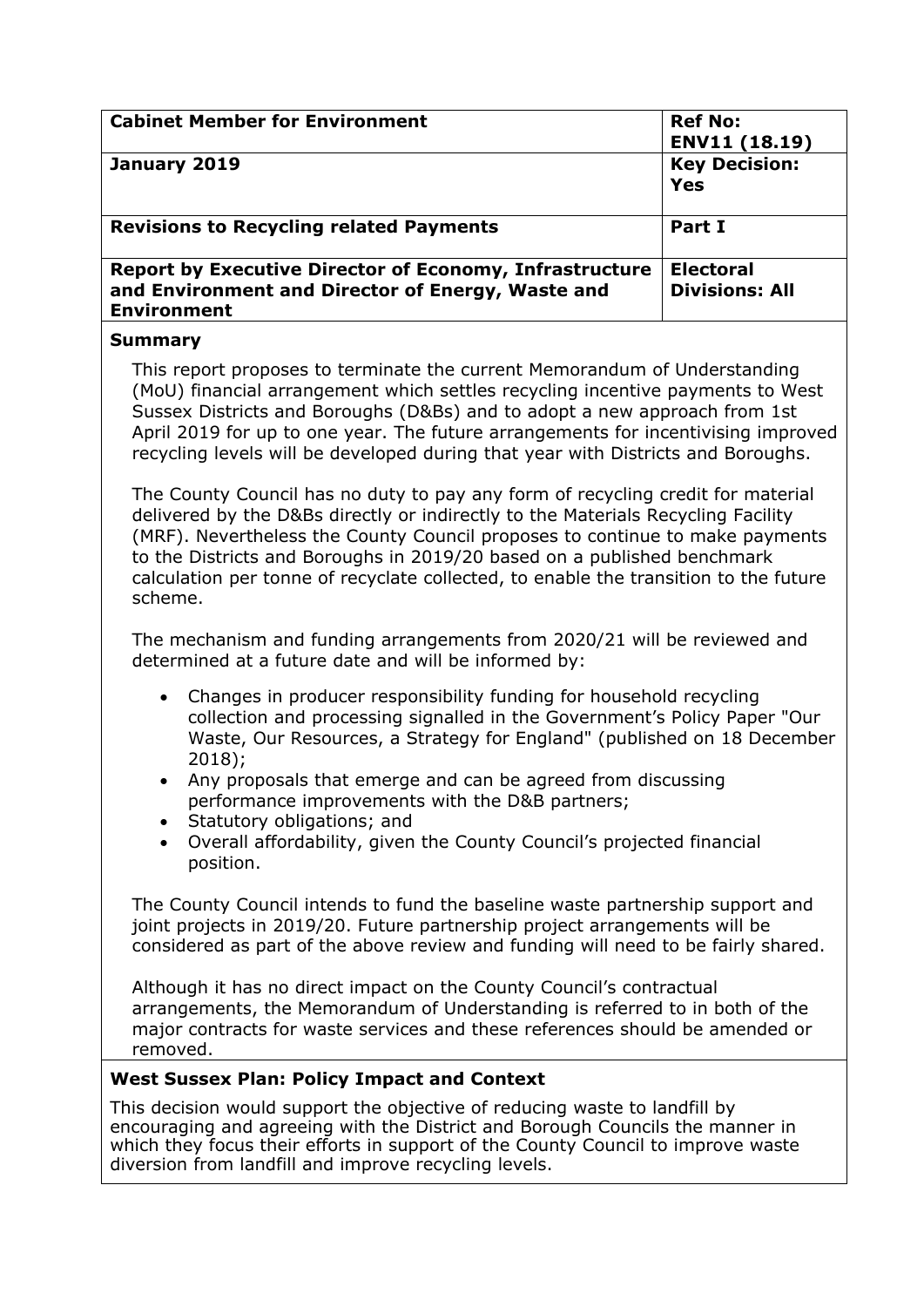## **Financial Impact**

The financial impact for the County Council in 2019/20 would be a saving of  $cE1m$ , based on the total amount paid to the District and Borough Councils in 2017/18. The actual saving versus this year's spending will depend on the tonnages of material collected by the District and Borough Councils and the value of recyclate in 2018/19.

## **Recommendations**

It is recommended that:

(1) The County Council formally notifies all of the County's District and Borough Councils of the termination of the current Memorandum of Understanding (MoU) funding arrangement.

(2) The County Council proposes a payment to be made to waste collection authorities of  $£61.12$  per tonne for the financial year commencing  $1<sup>st</sup>$  April 2019.

(2) The Director of Energy Waste and Environment is authorised to work with District and Borough partners on an alternative approach to any payments related to improved recycling performance from 2020/21. This is to take into account:-

(a) Changes in producer responsibility funding for household recycling collection and processing signalled in the Government's Policy Paper "Our Waste, Our Resources, a Strategy for England" (published on 18 December 2018) ;

(b) Any proposals that emerge from discussing performance improvements with the D&B partners;

(c) statutory obligations; and

(d) Overall affordability, given the County Council's projected financial position.

(3) Authority is delegated to the Director of Law and Assurance to settle arrangements for the removal of references to the MoU in the Materials Resource Management Contract and the Recycling and Waste Handling Contract.

## **PROPOSAL**

## **1. Background and Context**

- 1.1 The Environmental Protection Act 1990 introduced the concept of Waste Disposal Authorities (WDAs) incentivising Waste Collection Authorities (WCAs) to increase recycling, thereby diverting from landfill material which could otherwise be recycled and producing a net saving.
- 1.2 In 2006 the Government encouraged local authorities to come to their own arrangements but set out a calculation method in the Environmental Protection (Waste Recycling Payments) Regulations 2006 ("the Regulations") and a benchmark rate applicable where the standard calculation is not feasible. The calculation method or benchmark rate would apply if no such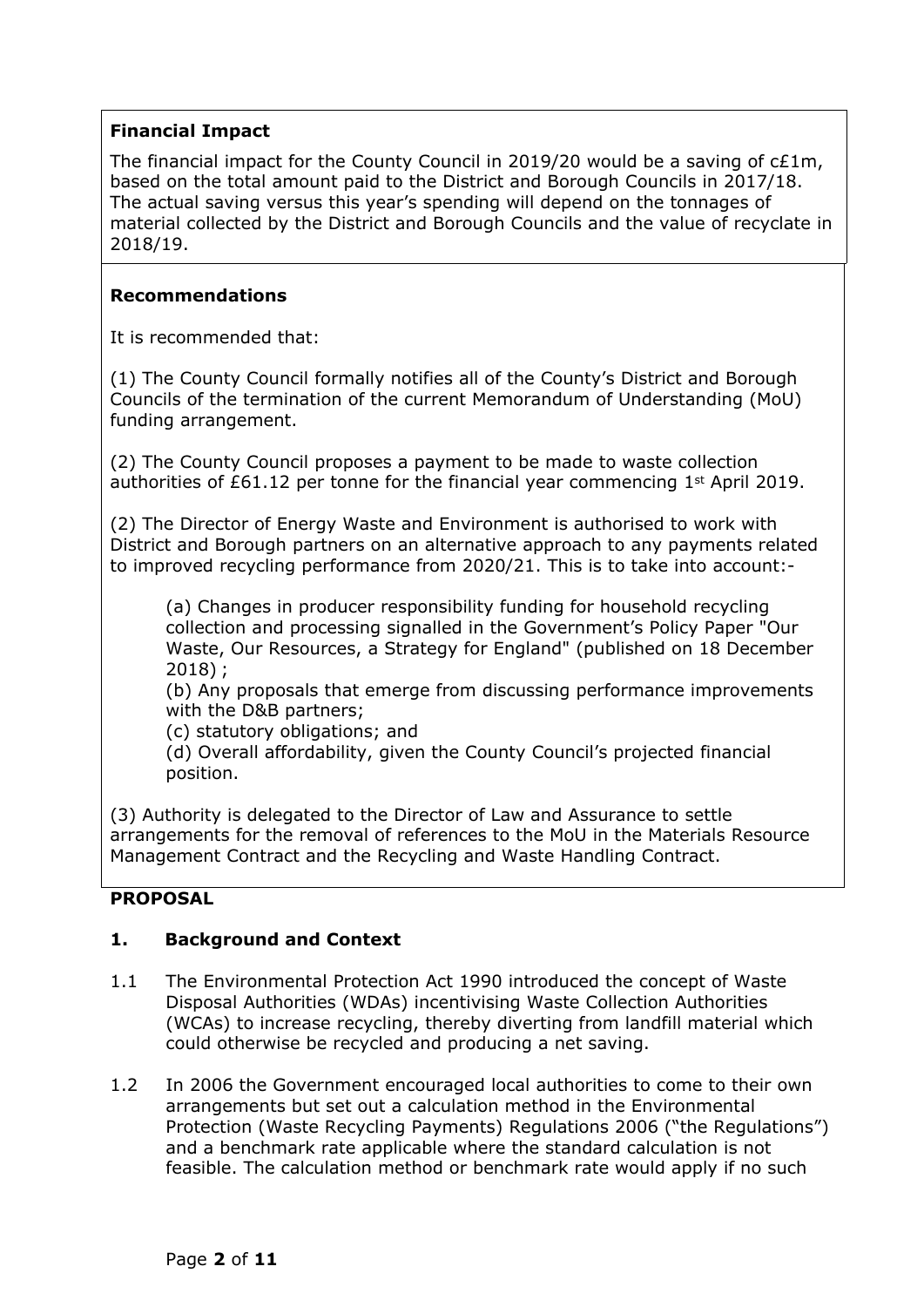agreement was reached or in place. At 2019/20 levels the benchmark rate would amount to £61.12 per tonne.

- 1.3 A local scheme was agreed by the West Sussex Waste Partnership (WSWP) around 10 years ago. In other counties such schemes tend to involve either the WDA paying for the infrastructure to allow WCAs to deposit material in lieu of any recycling credit (e.g. Hampshire, Lancashire, Leicestershire), or a continuing system which pays on a per tonne basis at, or around, the level stipulated in the Regulations (e.g. Somerset, Gloucestershire). In West Sussex the agreement involved both these elements which represents a more generous arrangement than the Regulations require.
- 1.4 Legal advice taken by the County Council has confirmed that the County Council, having provided the MRF / Transfer Stations for D&Bs to deliver to, has no duty to provide payment to support the cost to the collection authorities of collecting that recyclate (save in respect of the statutory "tipping away" liability arising where such facilities are located far from the area of the relevant WCA).
- 1.5 The principal purpose of recycling credits is to encourage recycling by compensating WCAs for the costs that they incur in recycling activities which serve to reduce the expenditure of the waste disposal authority. The payments should therefore lead to improved recycling levels as the recycling credits should be aimed at compensating costs which achieve that aim.
- 1.6 While the current scheme may have driven improved performance initially, performance overall, and on a council by council basis, is poor compared to comparator authorities as shown in Table 1 below (residual waste being the waste not recycled or reused). A principal purpose of the MoU arrangements was to drive improved performance. However performance (with the recent exception of Horsham who would be least impacted by the proposal) has stagnated in recent years. At a countywide level the high level of financial support has had no discernible significant impact on performance over a long period. Therefore the enhanced level of payment through the current MoU cannot be justified. Table 1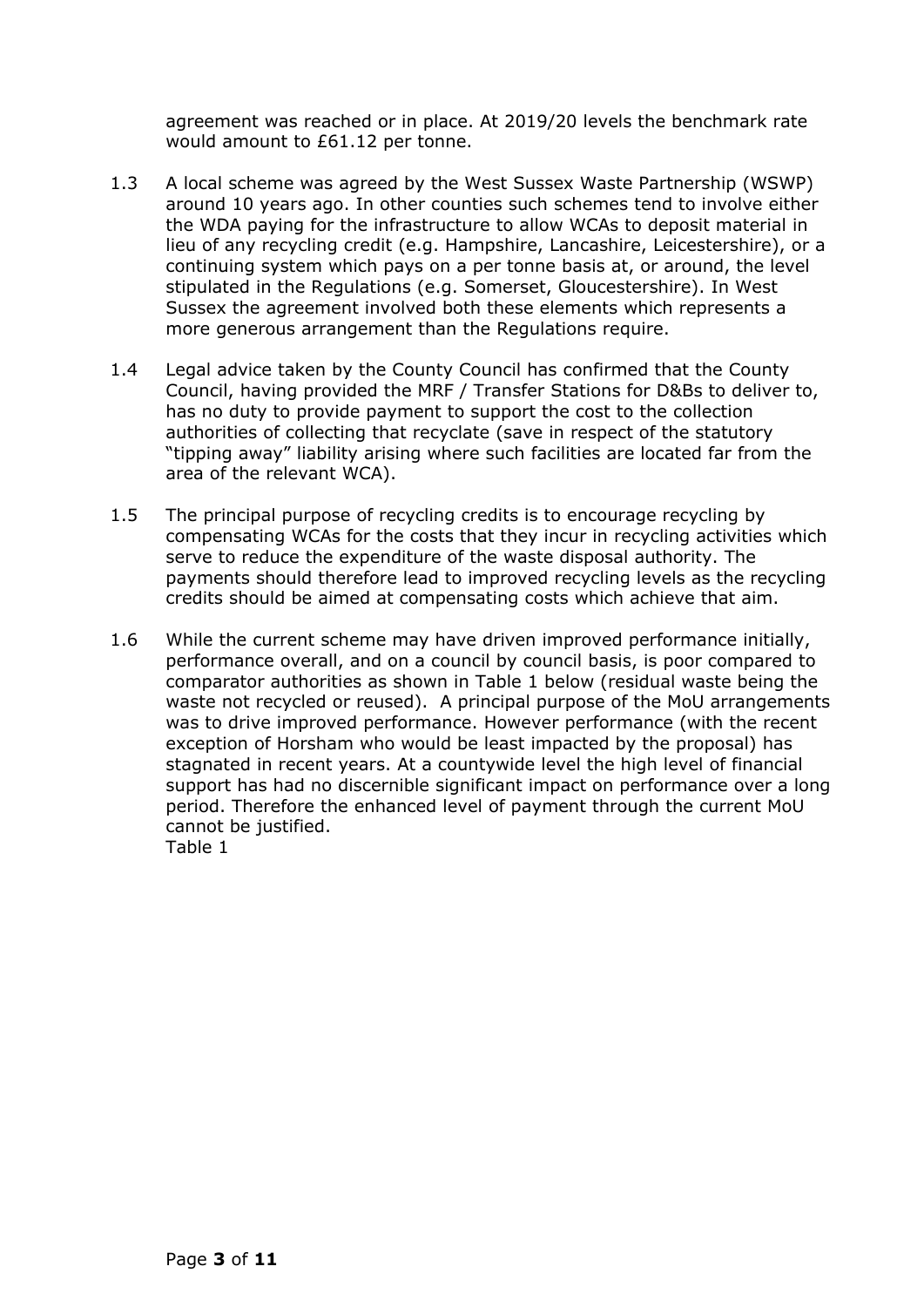**Residual Household Waste per** household (Kg per Household) **NI191** 





Table 2 below shows how WSCC's D&Bs compare to Surrey local authorities. Surrey is used as comparator as they are a neighbouring county and although they are demographically on average a more affluent county it is striking that all bar one of the Surrey District and Borough (D&B) Councils perform better than all of the West Sussex D&Bs and in many cases markedly so.

Table 2

#### **WEST SUSSEX** 2016/17 Overall Recycling Rate  $\bullet$ **WASTE PARTNERSHIP NI192**

| <b>Household dry recycling/reuse</b>       |                |       | Household organic recycling/reuse |       |       |       |       |
|--------------------------------------------|----------------|-------|-----------------------------------|-------|-------|-------|-------|
| o o‰                                       | 10.0%<br>20 OX |       | 30.0%                             | 40.0% | 50.0% | 60.0% | 70.0% |
| Surrey Heath Borough Council               | 33.4%          |       |                                   | 28.8% |       |       |       |
| Guild ford Borough Council                 | 29.7%          |       |                                   | 30.0% |       |       |       |
| Wo king Borough Council                    | 26.5%          |       |                                   | 32.8% |       |       |       |
| <b>Mole Valley District Council</b>        | 29.6%          |       |                                   | 28.6% |       |       |       |
| <b>Tandridge District Council</b>          | 33.0%          |       |                                   | 24.7% |       |       |       |
| <b>Surrey County Council</b>               | 31.9%          |       |                                   | 25.7% |       |       |       |
| Elmbridge Borough Council                  | 26.5%          |       |                                   | 28.5% |       |       |       |
| <b>Regate and Banstead Borough Council</b> | 28.2%          |       |                                   | 26.8% |       |       |       |
| Waverley Borough Council                   | 30.5%          |       |                                   | 20.8% |       |       |       |
| <b>Epsom and Ewell Borough Council</b>     | 23.0%          |       | 23.8%                             |       |       |       |       |
| Spelthorn e Borough Council                | 27.4%          |       | 18.6%                             |       |       |       |       |
| Horsh am District Coun cil                 | 22.6%          |       | 21.9%                             |       |       |       |       |
| West Sussex County Council                 | 26.3%          |       | 18.0%                             |       |       |       |       |
| Runnymede Borough Council                  | 24.8%          |       | 19.3%                             |       |       |       |       |
| Chichester District Council                | 28.8%          |       | 12.3%                             |       |       |       |       |
| Mid Sussex District Council                | 27.2%          |       | 12.4%                             |       |       |       |       |
| <b>Arun District Council</b>               | 25.6%          |       | 13.4%                             |       |       |       |       |
| Worthing Borough Council                   | 22.4%          | 12.8% |                                   |       |       |       |       |
| <b>Adur District Council</b>               | 23.0%          | 9.7%  |                                   |       |       |       |       |
| <b>Crawley Borough Council</b>             | 22.7%          | 4.7%  |                                   |       |       |       |       |

 $\blacksquare$  2015/16  $\blacksquare$  2016/17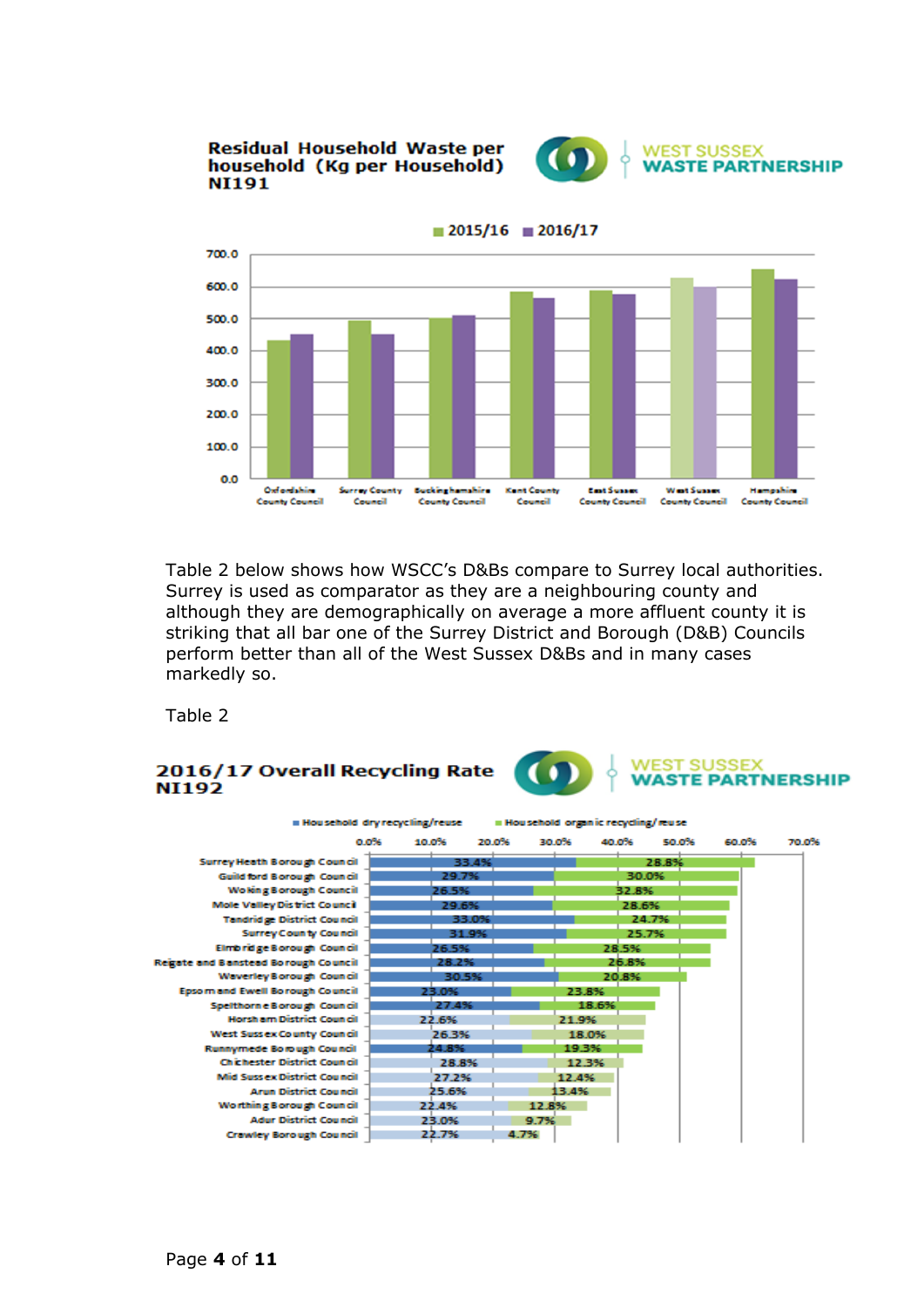## **2. Proposal Details**

- 2.1 This proposal is intended to reset the baseline on which any payments to Districts and Boroughs are calculated pending the settling of a new funding formula to support improved performance outcomes across West Sussex.
- 2.2 It is proposed that the County Council withdraws from the current Memorandum of Understanding (MoU) funding arrangement and, from 1st April 2019, proposes and adopts a recycling incentive payment based on the published benchmark rate contained in the Environmental Protection (Waste Recycling Payments) Regulations 2006 for one year.
- 2.3 A new and much more straightforward MoU is in the course of drafting by the WSWP partners and it is proposed that this MoU should take over from the one year arrangement if the terms agreed meet the objectives of improving overall performance and optimising spend.
- 2.4 When first settled, the terms of the Council's two major waste contracts (residual and recycling) each included references to the inter-authority MoU. These references have no material relevance for the operation of these two contracts and were included for information only. It is proposed that all references to the MoU are deleted from the two principal contracts by agreement through a Deed of Variation or such other form as the providers are content with. It is not proposed that references to the revised arrangements be included in the contracts.
- 2.5 The proposal would deliver an estimated saving of  $cE1m$  compared to the figure for the last full year available (2017/18) and adjusted for the 3% uplift in the benchmark rate applicable from April 2019. The actual level of this saving will be dependent on tonnages collected and recyclate prices. Currently any shortfall or increase in budgeted income is shared with the District and Borough Councils. As the proposal adopts a different baseline tonnage rate calculation it will not include the current agreement for shared risk in terms of income. Under the new arrangements the risk of any variations in income levels would fall entirely to the County Council.
- 2.6 Under the proposal the Council intends to fund the baseline WSWP partnership support and core joint projects in 2019/20 in order not to lose the benefit of these to the whole partnership. Future partnership project arrangements will be considered as part of the above review and funding must be fairly shared.

## **FACTORS TAKEN INTO ACCOUNT**

## **3. Policy landscape**

3.1. There has been considerable policy movement at Government level in the last few months. This has largely been linked with the adoption of the EU Circular Economy Package which contains ambitious targets to recycle more (55% by 2025 and 65% by 2035 with a requirement in the package to collect biowaste (interpreted to mean food waste) separately by 31<sup>st</sup> December 2023). The Policy Paper "Our Waste, Our Resources, a Strategy for England"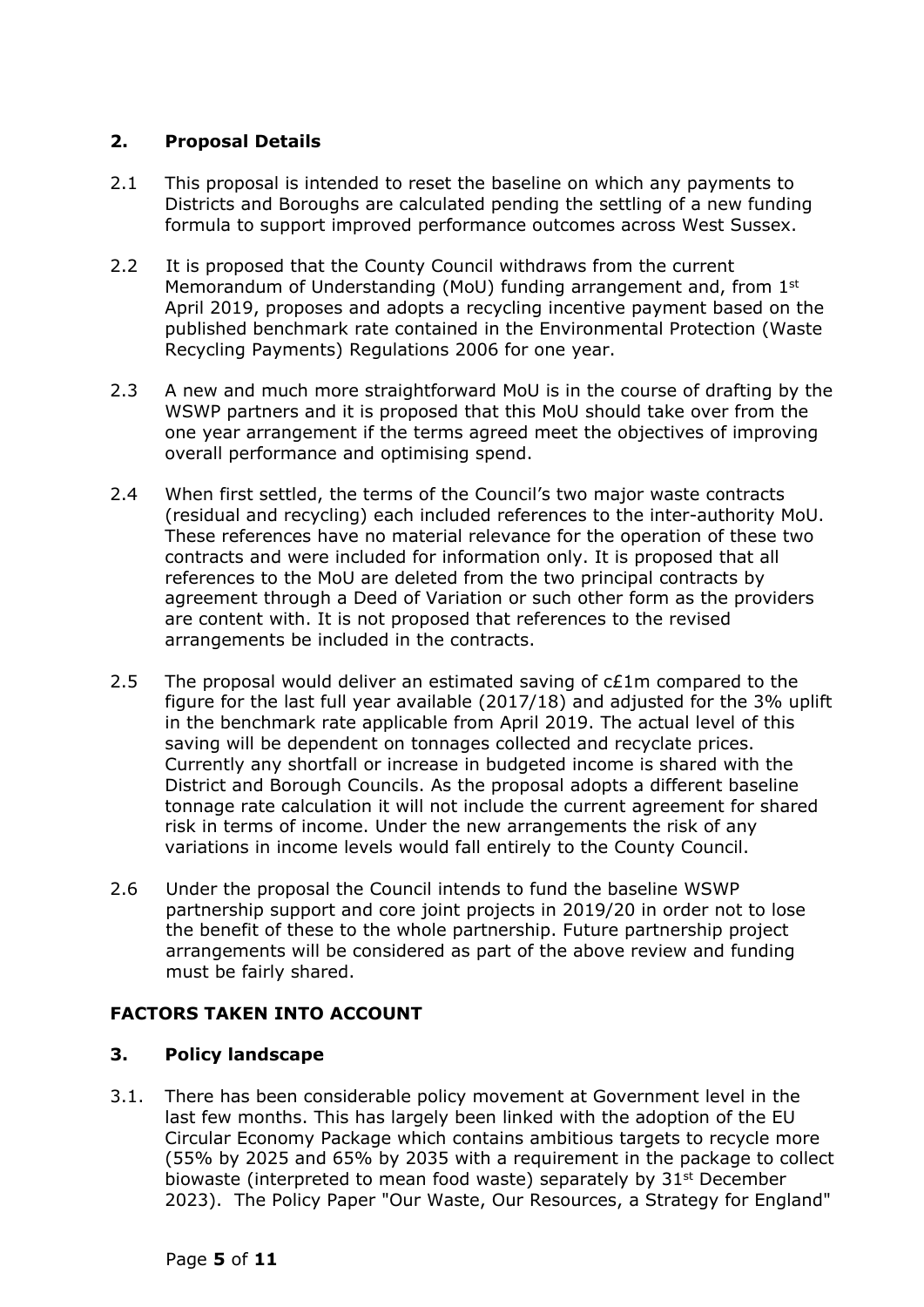(published on 18 December 2018) provides the latest word from Government on these issues. .

- 3.2. The County Council welcomes recent policy developments and discussion with several D&B partners about potential changes to collection arrangements to improve performance and food waste/absorbent hygiene product trials.
- 3.3. If we do not move to a new service model there is no real prospect of improving performance across West Sussex to meet the expected challenging recycling targets. Improved recycling has both carbon and landfill reduction benefits and would contribute to driving down the total system cost to West Sussex council tax payers.
- 3.4. There is renewed public interest in recycling as a result of significant levels of media items relating to global pollution levels and specific examples such as Blue Planet and Sky Ocean Rescue's #PassOnPlastic campaign.
- 3.5. There is no evidence that funding through the current support mechanism is being used by D&B partners to invest in improved recycling performance though system improvements. Recent overall recycling rate improvements in West Sussex have largely been due to diversion of more material from household waste recycling sites. Table 3 below illustrates that D&B annual average recycling rates in the period up to 2016/17 did not vary greatly from 2010/11 with no sustained "step changes" which would be indicative of innovation. Improvement in 2017/18 coincided with WSCC arranging for D&B street sweepings to be recycled / composted which required no investment from the other partners. Horsham introduced their new Alternate Weekly Collection based service from February 2018.

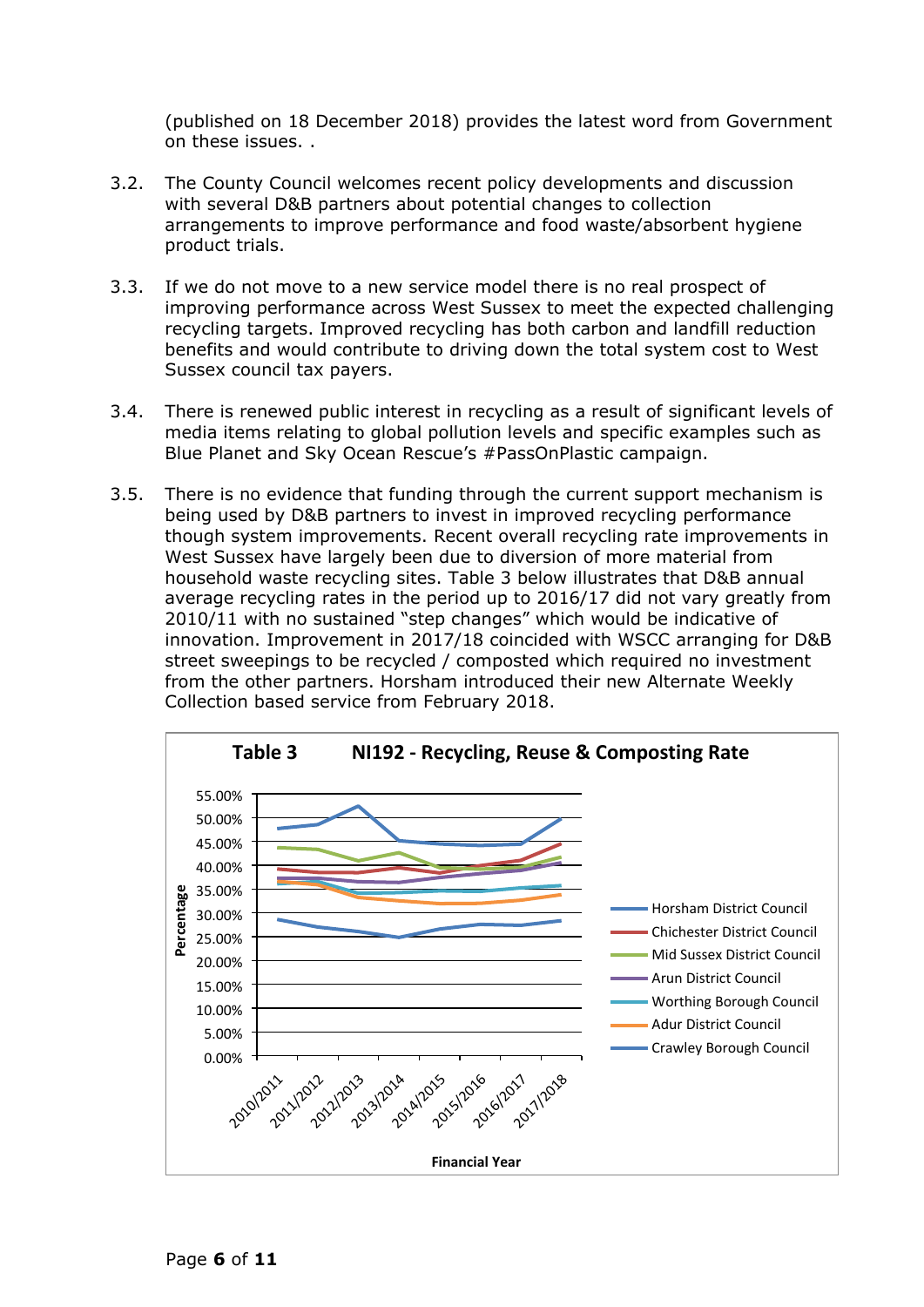## **4. Consultation**

- 4.1 The potential for the County Council to apply the benchmark rate identified in the Regulations was raised with the West Sussex Waste Partnership in the spring of 2018. Debate was largely around the timing and whether there would be a new agreement in place before withdrawing from the MoU.
- 4.2 In view of the potential for encouraging the separate collection of food waste and absorbent hygiene products, the need for tangible outcomes from the Council's financial support to the collection authorities and the need for certainty over the County Council's budget position, the proposal was discussed and supported at a briefing of Cabinet Members.
- 4.3 Key officers at District and Borough Council partners were sent a position paper in July 2018 outlining the County Council's rationale and proposal to introduce a revised recycling incentive payment calculation from April 2019.
- 4.4 The West Sussex Chief Executive Board (formal meetings of the County Council and District and Borough Council chief executives) was briefed on this proposal on 25th July 2018 in order to alert and allow our District and Borough Council partners to include this proposal in their Medium Term Financial Strategy (MTFS) planning assumptions.
- 4.5 The County Council's position was outlined prior to, and discussed at a meeting of the leaders of the County Council and all of the District and Borough Councils on 23rd November 2018. It was agreed to discuss future strategy for collection and disposal early in 2019.
- 4.6 Officer representatives from the D&Bs have, at their suggestion, been invited to join a partnership working group to look at a new local performance mechanism that could be agreed between the partners in due course. The principal shared objective is to develop a new fairer scheme that rewards performance and optimises system costs. If agreed by all partners, this could, in due course, supersede the proposal recommended here.

## **5. Financial (revenue and capital) and Resource Implications**

|               | <b>Current Year</b> | Year 2  | Year 3     | Year 4     |
|---------------|---------------------|---------|------------|------------|
|               | 2018/19             | 2019/20 | 2020/21    | 2021/22    |
|               | Em                  | Em      | Em         | £m         |
| Revenue       | £5.6m               | £5.6m   | £4.6m      | £4.6m      |
| budget        |                     |         |            |            |
| Change due to |                     | (E1.0m) | <b>TBC</b> | <b>TBC</b> |
| proposal      |                     |         |            |            |
| Remaining     |                     | £4.6m   | <b>TBC</b> | <b>TBC</b> |
| budget        |                     |         |            |            |

*5.1 Revenue consequences of proposal for the County Council*

Additional implications in relation to the use of income from sold recyclate are covered under the risk management section in paragraphs 7.4 and 7.5 below.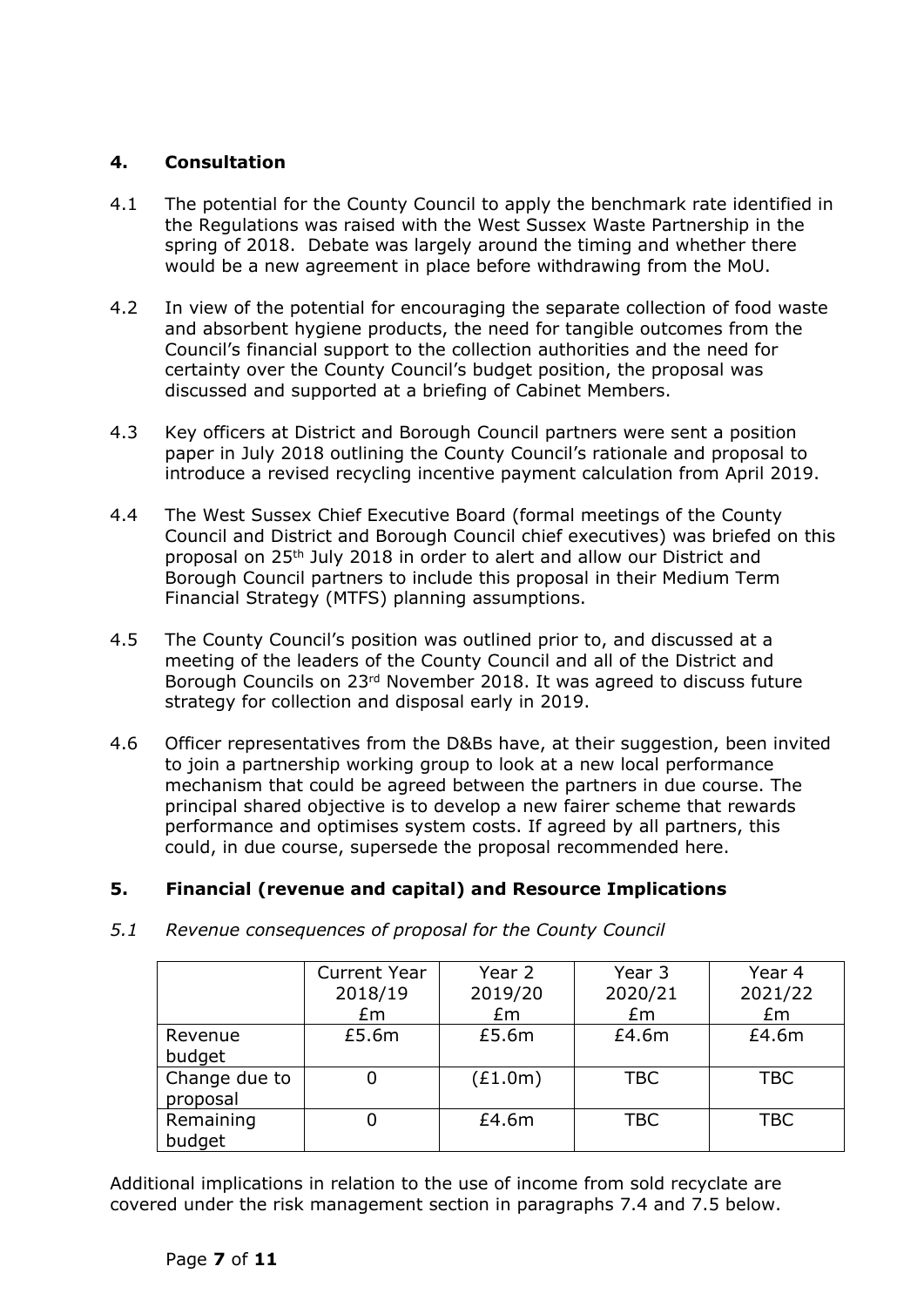*5.2 Revenue consequences for District and Borough Councils based on 2017/18 payments and tonnages*

|                                                          | Household               | Performance             |        |          |          |
|----------------------------------------------------------|-------------------------|-------------------------|--------|----------|----------|
|                                                          | Allocation <sup>1</sup> | Allocation <sup>2</sup> | Total  | Proposal | Variance |
|                                                          |                         |                         |        |          |          |
|                                                          | £m                      | £m                      | £m     | Em       | £m       |
| Adur & Worthing                                          | £0.77                   | £0.25                   | £1.018 | £0.880   | $-0.138$ |
| Arun                                                     | £0.73                   | £0.26                   | £0.989 | £0.882   | $-0.107$ |
| Chichester                                               | £0.56                   | £0.29                   | £0.854 | £0.770   | $-0.084$ |
| Crawley                                                  | £0.44                   | £0.23                   | £0.669 | £0.458   | $-0.211$ |
| Horsham                                                  | £0.60                   | £0.28                   | £0.887 | £0.821   | $-0.066$ |
| Mid Sussex                                               | £0.62                   | £0.29                   | £0.909 | £0.813   | $-0.096$ |
| <b>Total Payments</b>                                    | £3.73                   | £1.60                   | £5.326 | £4.624   | $-0.702$ |
|                                                          |                         |                         |        |          |          |
| <b>Waste Minimisation</b><br>Projects and<br>Initiatives |                         |                         | £0.331 | £0.000   | $-0.331$ |
|                                                          |                         |                         |        |          |          |
| <b>Total Budget</b>                                      |                         |                         | £5.657 | £4.624   | $-1.033$ |

| Table 4: Impact of changes on each District and Borough Council |  |  |  |  |
|-----------------------------------------------------------------|--|--|--|--|
|-----------------------------------------------------------------|--|--|--|--|

<sup>1</sup>The Household allocation is based on the number of properties in each District or Borough.

²The performance allocation is calculated as recyclate tonnages per household for the previous year.

There are no capital implications.

## **6. Human Resources, IT and Assets Impact**

There are no known human resources, IT and / or asset implications for WSCC nor any raised by the D&B partners.

## **7. Legal Implications**

- 7.1 The potential legal implications fall into two broad categories: (1) the relationship between the County Council and the District and Borough Council partners; and (2) the contractual obligations of the County Council to the principal contractors in the Materials Resource Management Contract (MRMC) and the Recycling and Waste Handling Contract (RWHC).
- 7.2 All iterations of the MoU are explicitly non-binding. It is therefore both lawful and reasonable for the County Council to withdraw from and effectively bring the MoU to an end. In any event the County Council has given the collection authorities ample notice of its proposed course of action. A new, much more simple, MoU is being drafted with input from the Strategic Waste Officers Group (SWOG).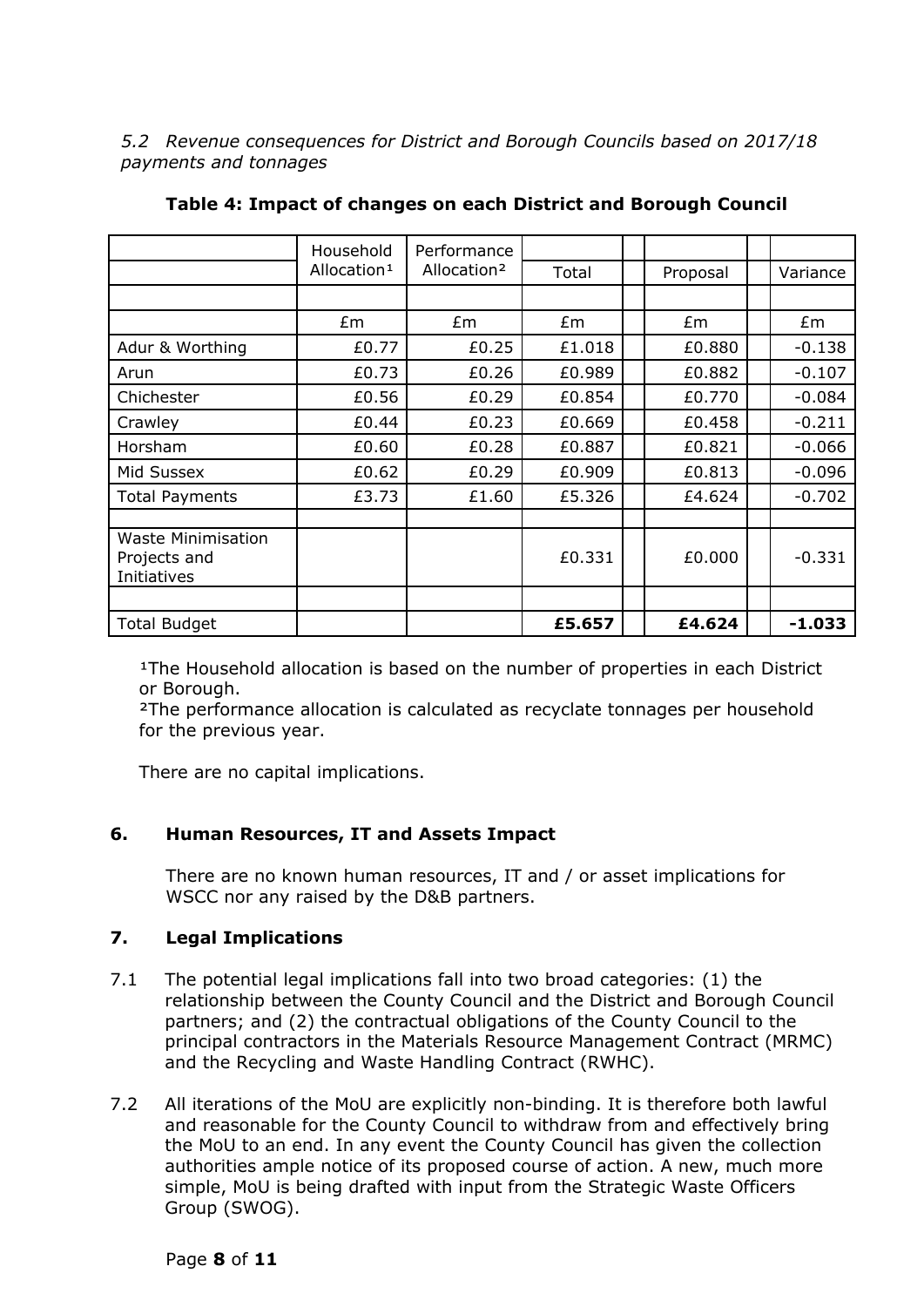- 7.3 Legal advice taken by the County Council has confirmed that there is no statutory duty to pay any form of recycling credit in respect of recyclable material that is delivered by the D&Bs directly or indirectly to the MRF.
- 7.4 The new funding arrangement and the new MoU would need to address the proposals for and the measures to be agreed for achieving the collective aims of improved performance in reduction of residual waste and the diversion of residual waste to reuse or recycling. .
- 7.5 The potential impact on the County Council's obligations under the principal contracts is that both contracts have referenced or embedded a version of the MoU. It is proposed that we seek to remove these references by Deed of Variation. It is not anticipated that such a variation would be contentious.

#### **8. Risk Assessment Implications and Mitigations**

- 8.1 There are no new corporate risks. The following service risks are identified:
- 8.2 Legal challenge by the District and Borough Councils. As outlined above all iterations of the MoU are explicitly non-binding and the legal position is clear in that the County Council is not obliged to pay statutory recycling credits in respect of recyclable materials delivered by the D&Bs, directly or indirectly, to the MRF. The County Council is willing to work on a new local formula that reflects improved performance.
- 8.3 As there are no operational changes proposed, the District and Borough Councils would continue to have free access to the Ford MRF under this revised proposal. The County Council could protect itself from any proposal of the D&Bs to use an alternative outlet for recyclables by exercising its statutory powers to direct a Waste Collection Authority to deliver material to a designated delivery point. It is not considered necessary to do so at this point.
- 8.4 Income risk This proposal transfers all the (upside and downside) recyclate income risk to the County Council. In the past 2 years the total levels of recyclate income have exceeded the modelled expectation by £0.5m (2016/17) and £0.4m (2017/18). This income was shared 75:25 in favour of the District and Borough Councils. Under the proposed arrangements this income would be fully retained by the County Council. Currently any shortfall in income against modelled expectations would largely impact on the District and Borough Councils (as to 75%) but the proposed model would fully expose the County Council to the volatility of the recyclate market.
- 8.5 Under the current arrangement the value of recycling incentive payments that are made to the D&B's is calculated using funding defined mechanism and currently around £2m of income from sale of recyclate. If the value of the income falls then the proportion of payments to the collection authorities funded from income reduces. Where income is greater than the base sum above then additional funds are paid to the collection authorities. Under the proposed arrangements because the rate paid to the D&Bs would be linked to the amount recycled and not linked to the amount received in income, any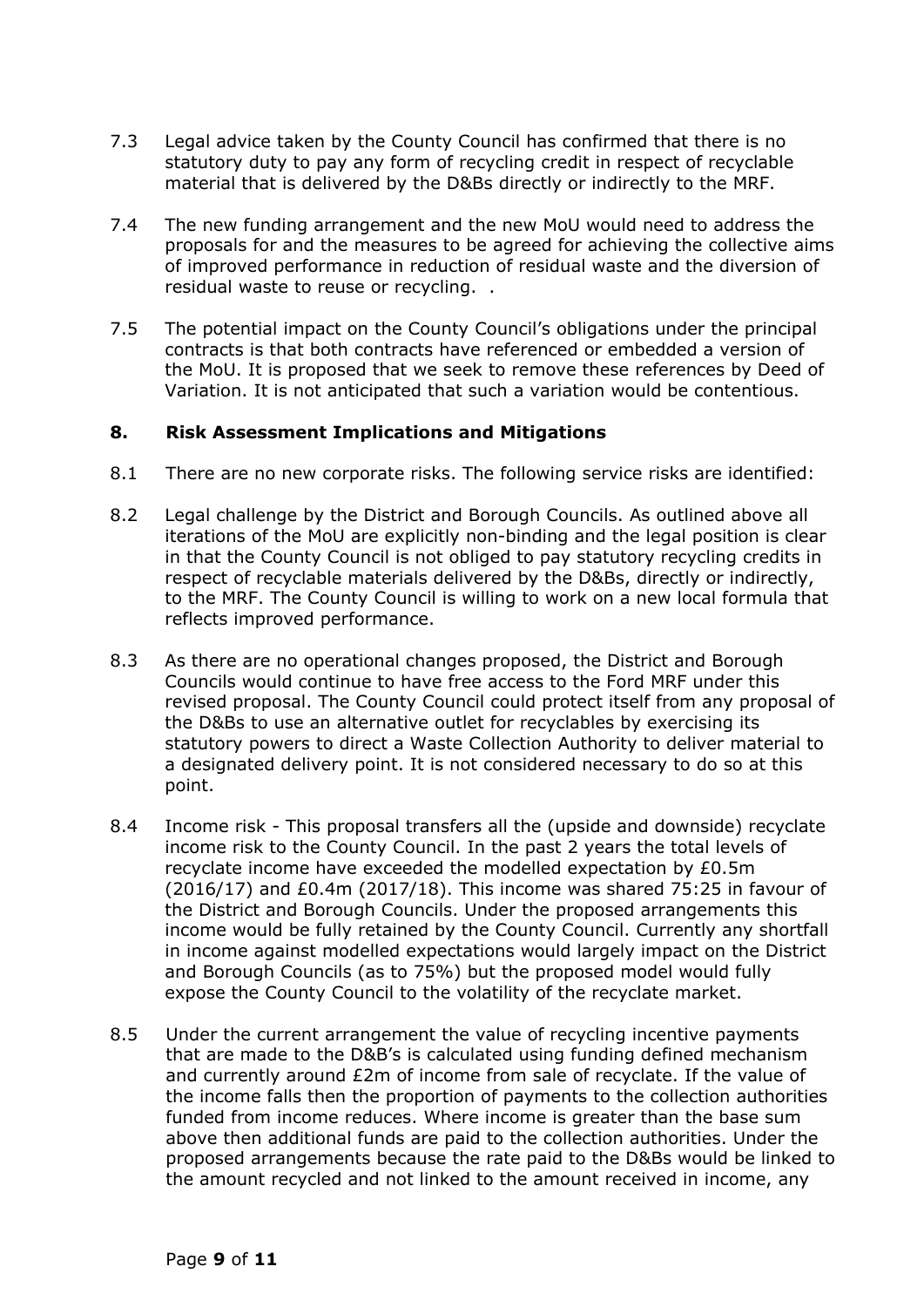shortfall or growth in income would be met by or due to the County Council. Income levels are expected to show a small reduction.

## **9. Other Options Considered**

- 9.1 Do not adjust the funding mechanism until after District and Borough Council partners have committed to a new service model and a revised funding mechanism has been agreed. This is not recommended on the basis that actual, rather than promised, innovation and improved performance should be incentivised. The beneficial outcomes would therefore be delayed.
- 9.2 Withdraw all current non-statutory incentive payments and rely on the infrastructure investment that the County Council has made and continues to make. At least two other County Councils have successfully adopted this approach. This is not recommended at this point as it would be counterproductive to the overall strategy and desire to work progressively with the District and Borough Councils. However the County Council will need to consider overall affordability, given WSCC's projected financial position.
- 9.3 Reduce funding by some other amount other than the methodology proposed. As the County Council is not obliged to pay a recycling credit in respect of materials delivered to the MRF, it could choose to decouple payments from the proposed benchmark (derived from the Regulations). This approach has not been adopted since the County Council's preference is for a rational and clear baseline rate for recycling incentive payments that is recognised as an industry benchmark and to provide a level of funding and financial certainty during the development of and transition to a new regime.
- 9.4 Most costs of the waste service are demand led and we have little control over the amount of waste generated. The Director of Energy, Waste and Environment and the Waste Team continue to look at other ways of reducing the cost of the service through contract reviews which would not impact on the public as service users or the WCAs. There would be the associated formal contractual implications which would require a longer lead-in period.

## **10. Equality and Human Rights Assessment**

There are no known Equality and Human Rights Act implications.

## **11. Social Value and Sustainability Assessment**

There are no known social value implications.

In terms of sustainability there should be no impact on waste diversion or recycling rates in the short term. In the long term we are aiming to improve performance and carbon balance due to improved recycling and reduced waste diversion.

## **12. Crime and Disorder Reduction Assessment**

There are no known Crime and Disorder Act implications.

**Contact Officer:** Steve Read, Director of Energy, Waste and Environment